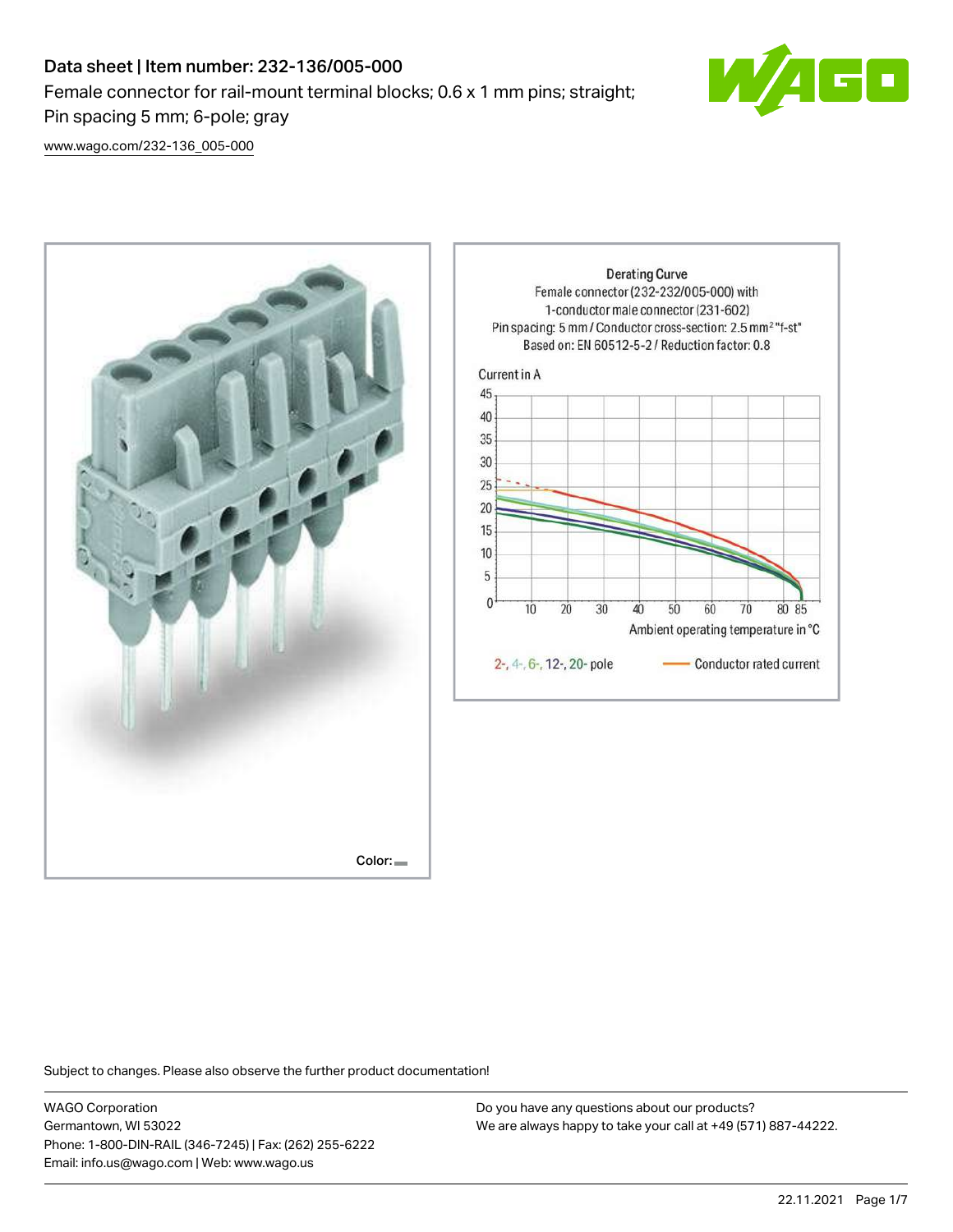

Dimensions in mm

 $L =$  (pole no. x pin spacing) + 1.5 mm

2- to 3-pole female connectors – one latch only

#### Item description

- $\blacksquare$  Pluggable connectors for rail-mount terminal blocks equipped with CAGE CLAMP $^\circ$  connection
- Female connectors with long contact pins connect to the termination ports of 280 Series Rail-Mount Terminal Blocks
- $\blacksquare$ Female connectors are touch-proof when unmated, providing a pluggable, live output
- $\blacksquare$ With coding fingers

Subject to changes. Please also observe the further product documentation! Data

WAGO Corporation Germantown, WI 53022 Phone: 1-800-DIN-RAIL (346-7245) | Fax: (262) 255-6222 Email: info.us@wago.com | Web: www.wago.us

Do you have any questions about our products? We are always happy to take your call at +49 (571) 887-44222.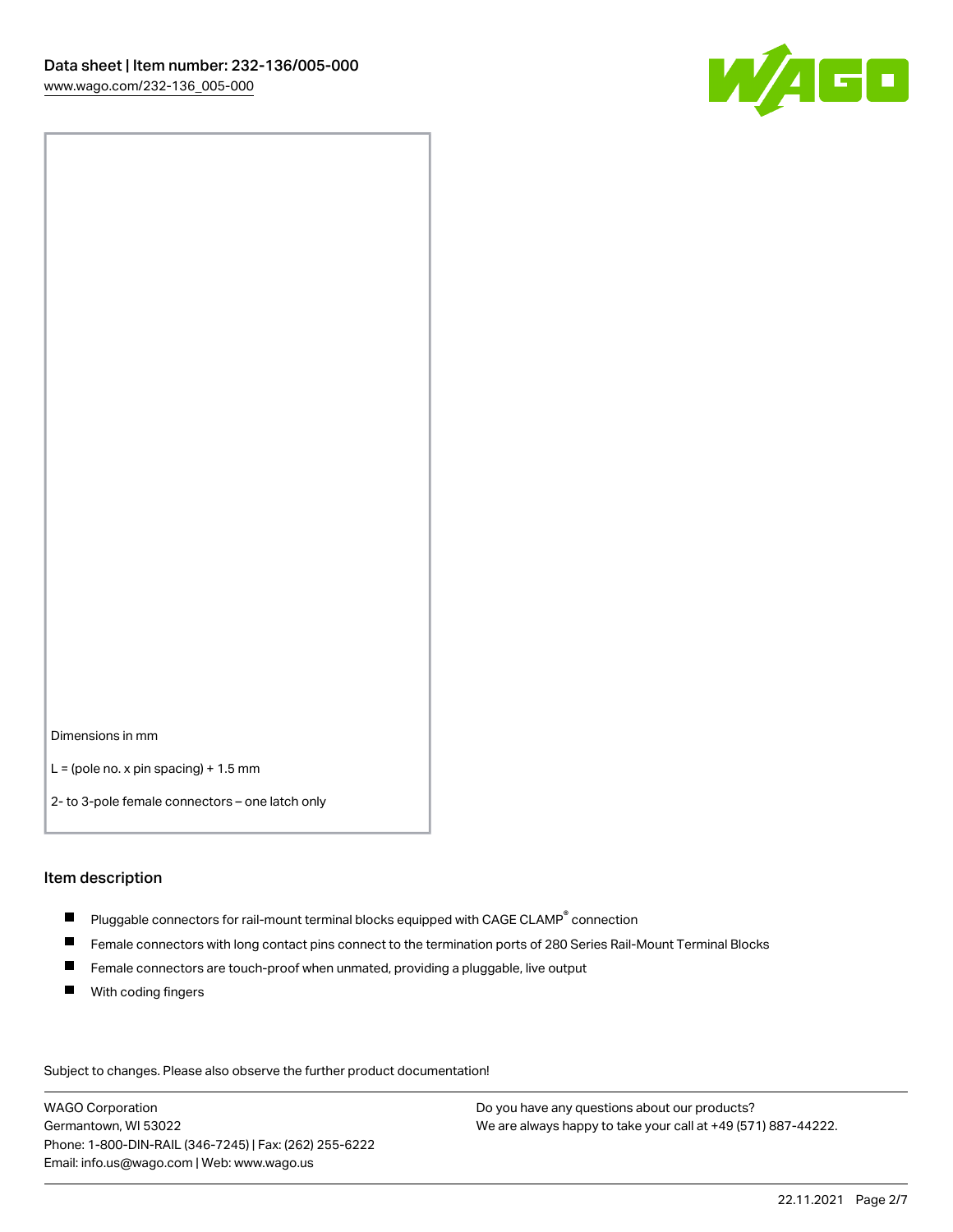

# Data Notes

| Safety information 1 | The MCS-MULTI CONNECTION SYSTEM includes connectors<br>without breaking capacity in accordance with DIN EN 61984. When<br>used as intended, these connectors must not be connected<br>/disconnected when live or under load. The circuit design should<br>ensure header pins, which can be touched, are not live when<br>unmated. |
|----------------------|-----------------------------------------------------------------------------------------------------------------------------------------------------------------------------------------------------------------------------------------------------------------------------------------------------------------------------------|
| Variants:            | Other pole numbers<br>Other versions (or variants) can be requested from WAGO Sales or<br>configured at https://configurator.wago.com/                                                                                                                                                                                            |

## Electrical data

# IEC Approvals

| Ratings per                 | IEC/EN 60664-1                                                        |
|-----------------------------|-----------------------------------------------------------------------|
| Rated voltage (III / 3)     | 320 V                                                                 |
| Rated surge voltage (III/3) | 4 <sub>k</sub> V                                                      |
| Rated voltage (III/2)       | 320 V                                                                 |
| Rated surge voltage (III/2) | 4 <sub>k</sub> V                                                      |
| Nominal voltage (II/2)      | 630 V                                                                 |
| Rated surge voltage (II/2)  | 4 <sub>k</sub> V                                                      |
| Rated current               | 12A                                                                   |
| Legend (ratings)            | $(III / 2)$ $\triangle$ Overvoltage category III / Pollution degree 2 |

## UL Approvals

| Approvals per                  | UL 1059 |
|--------------------------------|---------|
| Rated voltage UL (Use Group B) | 300 V   |
| Rated current UL (Use Group B) | 15 A    |
| Rated voltage UL (Use Group D) | 300 V   |
| Rated current UL (Use Group D) | 10 A    |

# Ratings per UL

| Rated voltage UL 1977 | 300 V |
|-----------------------|-------|
| Rated current UL 1977 |       |

# CSA Approvals

Approvals per CSA

Subject to changes. Please also observe the further product documentation!

| <b>WAGO Corporation</b>                                | Do you have any questions about our products?                 |
|--------------------------------------------------------|---------------------------------------------------------------|
| Germantown, WI 53022                                   | We are always happy to take your call at +49 (571) 887-44222. |
| Phone: 1-800-DIN-RAIL (346-7245)   Fax: (262) 255-6222 |                                                               |
| Email: info.us@wago.com   Web: www.wago.us             |                                                               |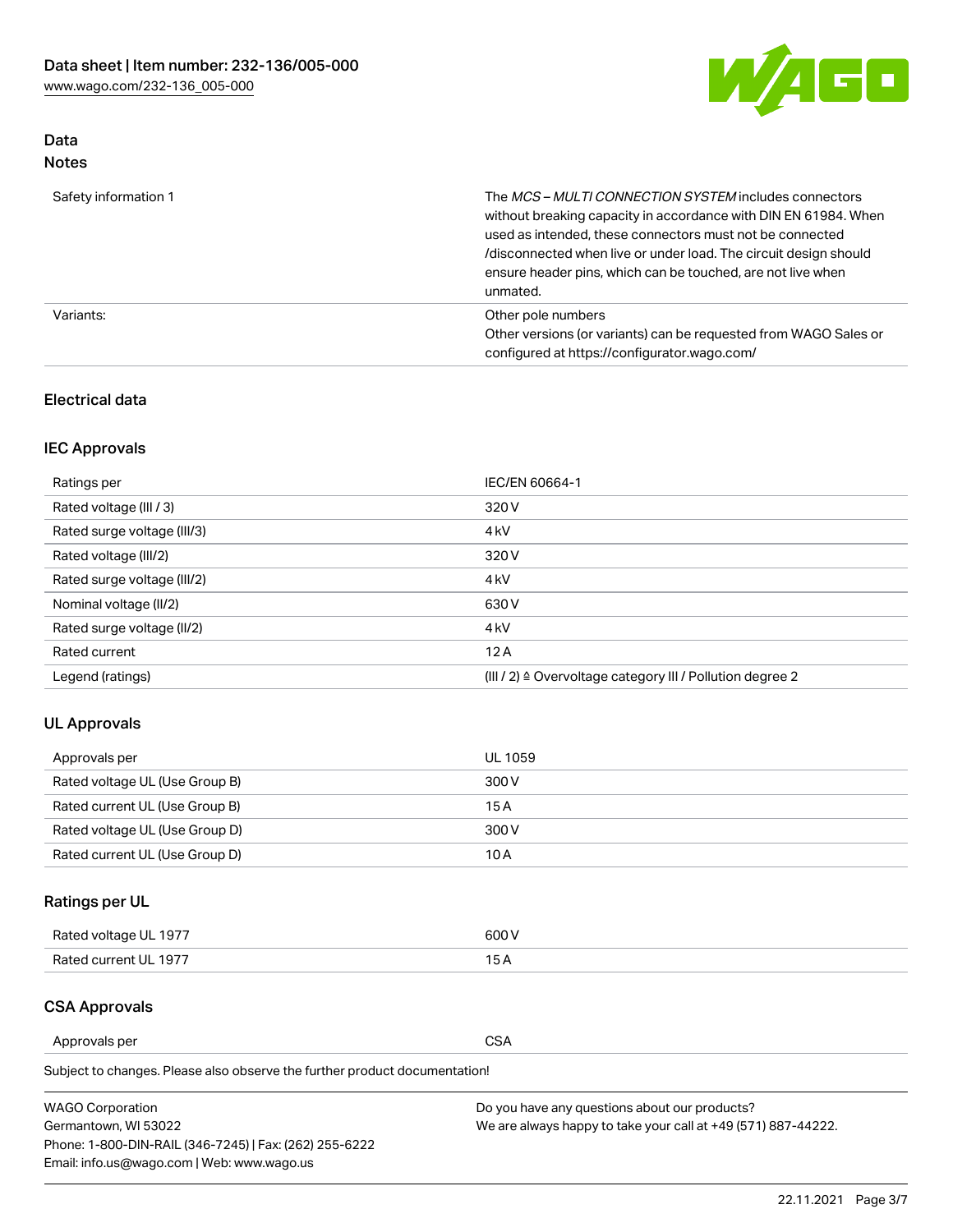[www.wago.com/232-136\\_005-000](http://www.wago.com/232-136_005-000)



| Rated voltage CSA (Use Group B) | 300 V |
|---------------------------------|-------|
| Rated current CSA (Use Group B) | 15 A  |
| Rated voltage CSA (Use Group D) | 300 V |
| Rated current CSA (Use Group D) | 10 A  |

## Connection data

| Total number of potentials |  |
|----------------------------|--|
| Number of connection types |  |
| Number of levels           |  |

# Connection 1

# Physical data

| Pin spacing             | 5 mm / 0.197 inch     |
|-------------------------|-----------------------|
| Width                   | 31.5 mm / 1.24 inch   |
| Height                  | 32.75 mm / 1.289 inch |
| Height from the surface | 18.25 mm / 0.719 inch |
| Depth                   | 11.6 mm / 0.457 inch  |

# Plug-in connection

| Contact type (pluggable connector)                | Female connector/socket                   |
|---------------------------------------------------|-------------------------------------------|
| Connector (connection type)                       | for front-entry rail-mount terminal block |
| Mismating protection                              | No                                        |
| Locking of plug-in connection                     | Without                                   |
| Mating direction to the rail-mount terminal block | 90°                                       |

## Material data

| Color                       | gray             |
|-----------------------------|------------------|
| Material group              |                  |
| Insulation material         | Polyamide (PA66) |
| Flammability class per UL94 | V <sub>0</sub>   |
| Contact material            | Copper alloy     |
| Contact plating             | tin-plated       |
| Fire load                   | $0.113$ MJ       |
| Weight                      | 6.4g             |

Subject to changes. Please also observe the further product documentation!

| <b>WAGO Corporation</b>                                | Do you have any questions about our products?                 |
|--------------------------------------------------------|---------------------------------------------------------------|
| Germantown, WI 53022                                   | We are always happy to take your call at +49 (571) 887-44222. |
| Phone: 1-800-DIN-RAIL (346-7245)   Fax: (262) 255-6222 |                                                               |
| Email: info.us@wago.com   Web: www.wago.us             |                                                               |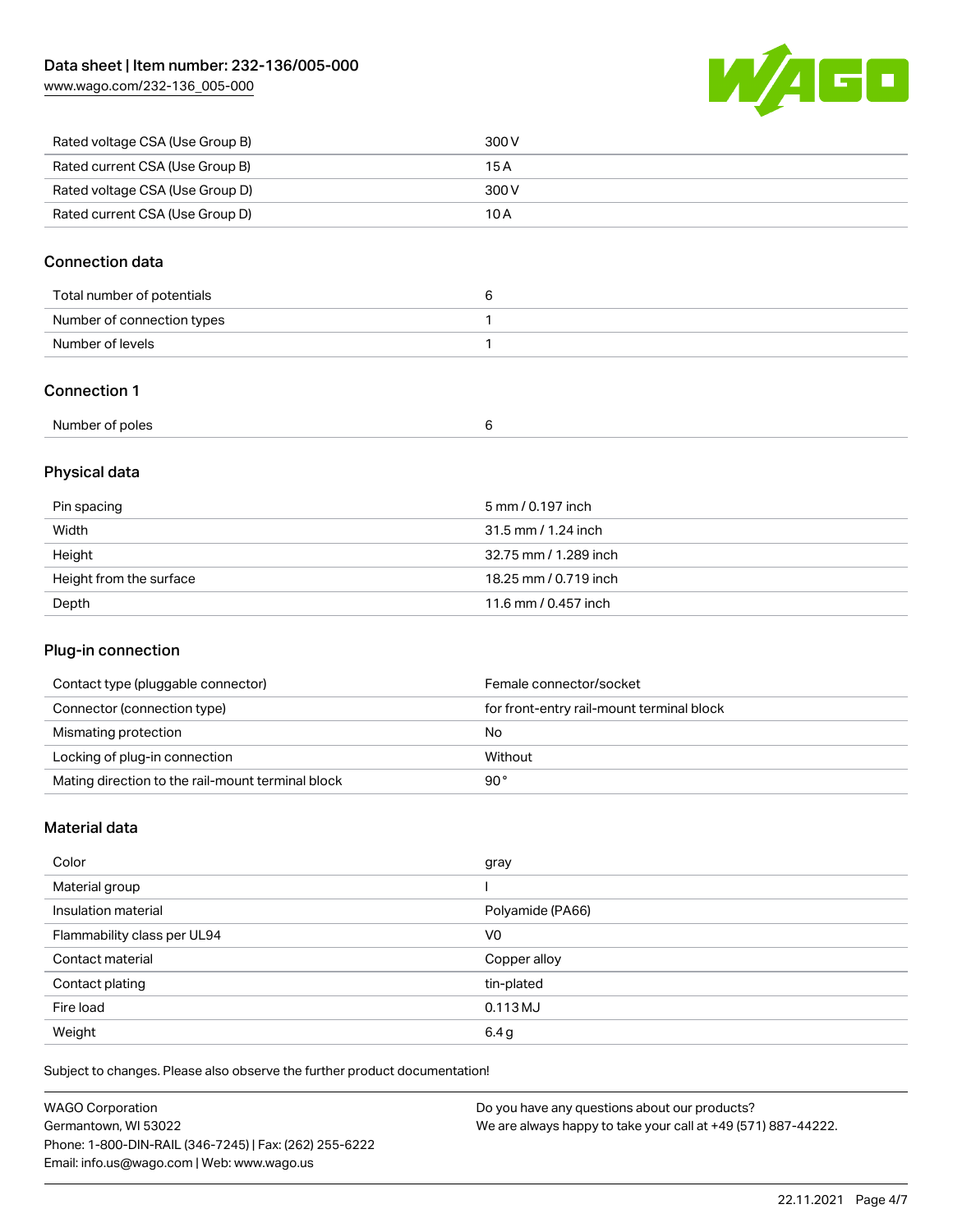

## Environmental requirements

| Limit temperature range | $-60+85 °C$ |
|-------------------------|-------------|
|-------------------------|-------------|

#### Commercial data

| Product Group         | 3 (Multi Conn. System) |
|-----------------------|------------------------|
| PU (SPU)              | 50 Stück               |
| Packaging type        | box                    |
| Country of origin     | DE                     |
| <b>GTIN</b>           | 4044918569583          |
| Customs tariff number | 8536694040             |

## Approvals / Certificates

#### Country specific Approvals

| Logo | Approval                                            | <b>Additional Approval Text</b> | Certificate<br>name |
|------|-----------------------------------------------------|---------------------------------|---------------------|
|      | <b>CB</b><br><b>DEKRA Certification B.V.</b>        | IEC 61984                       | NL-39756            |
|      | <b>CSA</b><br>DEKRA Certification B.V.              | C <sub>22.2</sub>               | 1466354             |
| EMA  | <b>KEMA/KEUR</b><br><b>DEKRA Certification B.V.</b> | EN 61984                        | 2190761.01          |

#### Ship Approvals

| Logo          | Approval            | <b>Additional Approval Text</b> | Certificate<br>name |
|---------------|---------------------|---------------------------------|---------------------|
| U             | BV                  | IEC 60998                       | 11915/D0            |
| <b>BUREAU</b> | Bureau Veritas S.A. |                                 | BV                  |

#### UL-Approvals

|      |                                |                                 | Certificate |
|------|--------------------------------|---------------------------------|-------------|
| Logo | Approval                       | <b>Additional Approval Text</b> | name        |
|      | UL                             | <b>UL 1977</b>                  | E45171      |
| J    | Underwriters Laboratories Inc. |                                 |             |

Subject to changes. Please also observe the further product documentation!

| <b>WAGO Corporation</b>                                | Do you have any questions about our products?                 |
|--------------------------------------------------------|---------------------------------------------------------------|
| Germantown, WI 53022                                   | We are always happy to take your call at +49 (571) 887-44222. |
| Phone: 1-800-DIN-RAIL (346-7245)   Fax: (262) 255-6222 |                                                               |
| Email: info.us@wago.com   Web: www.wago.us             |                                                               |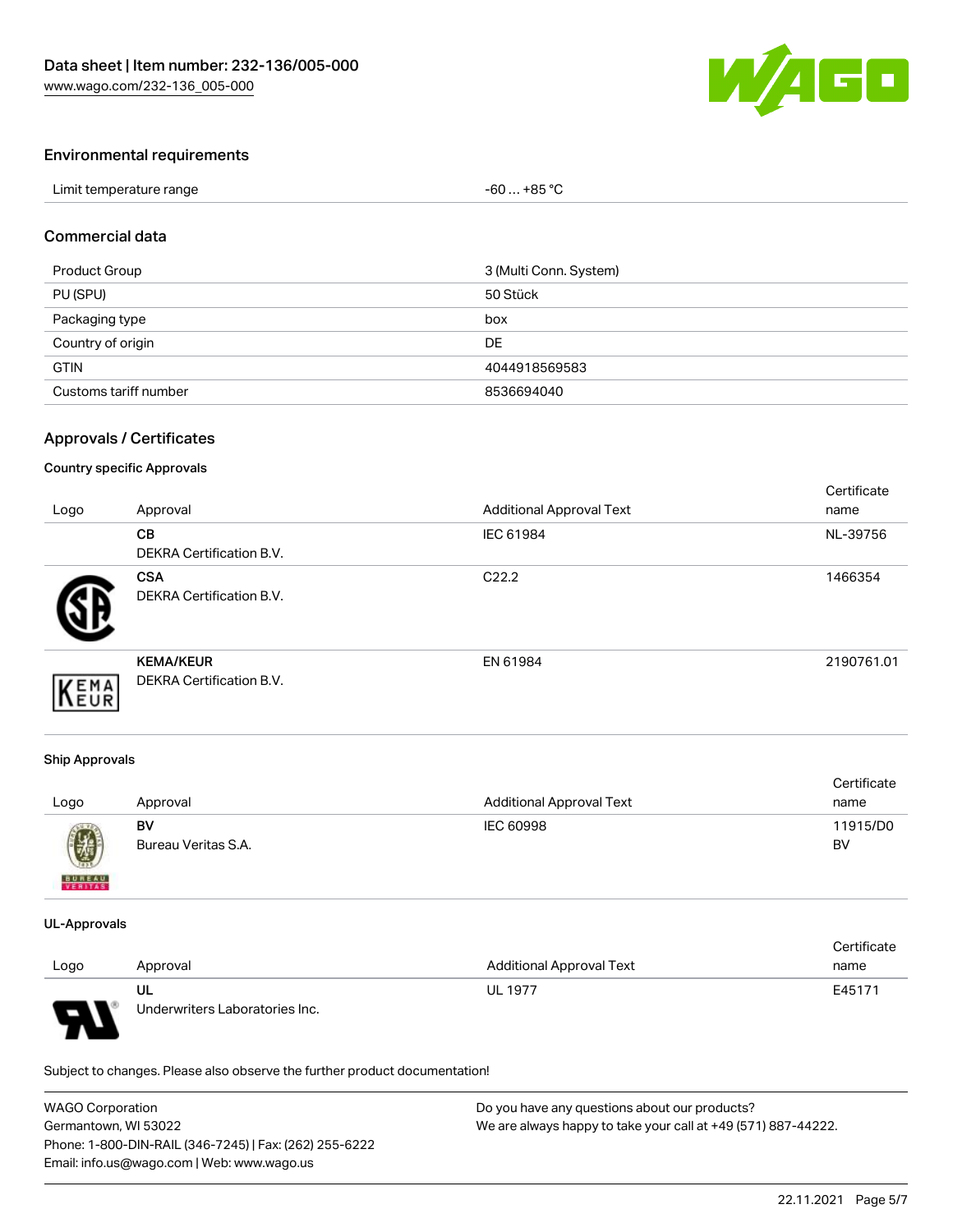

|                                                                                                                            | UL                                                                | <b>UL 1059</b> |                      | E45172   |
|----------------------------------------------------------------------------------------------------------------------------|-------------------------------------------------------------------|----------------|----------------------|----------|
|                                                                                                                            | Underwriters Laboratories Inc.                                    |                |                      |          |
| Counterpart                                                                                                                |                                                                   |                |                      |          |
|                                                                                                                            | Item no.231-606<br>Male connector; 6-pole; Pin spacing 5 mm; gray |                | www.wago.com/231-606 |          |
| <b>Optional accessories</b><br>Testing accessories                                                                         |                                                                   |                |                      |          |
| Testing accessories                                                                                                        |                                                                   |                |                      |          |
| Item no.: 231-661<br>Test plugs for female connectors; for 5 mm and 5.08 mm pin spacing; 2,50 mm <sup>2</sup> ; light gray |                                                                   |                | www.wago.com/231-661 |          |
| <b>Downloads</b><br>Documentation                                                                                          |                                                                   |                |                      |          |
| <b>Additional Information</b>                                                                                              |                                                                   |                |                      |          |
| Technical explanations                                                                                                     |                                                                   | 2019 Apr 3     | pdf<br>2.0 MB        | Download |
| <b>CAD</b> files                                                                                                           |                                                                   |                |                      |          |
| CAD data                                                                                                                   |                                                                   |                |                      |          |
|                                                                                                                            | 2D/3D Models 232-136/005-000                                      |                | <b>URL</b>           | Download |
| CAE data                                                                                                                   |                                                                   |                |                      |          |
|                                                                                                                            | EPLAN Data Portal 232-136/005-000                                 |                | <b>URL</b>           | Download |
|                                                                                                                            | ZUKEN Portal 232-136/005-000                                      |                | URL                  | Download |
|                                                                                                                            | EPLAN Data Portal 232-136/005-000                                 |                | URL                  | Download |
|                                                                                                                            |                                                                   |                |                      |          |

#### Environmental Product Compliance

Subject to changes. Please also observe the further product documentation!

WAGO Corporation Germantown, WI 53022 Phone: 1-800-DIN-RAIL (346-7245) | Fax: (262) 255-6222 Email: info.us@wago.com | Web: www.wago.us

Do you have any questions about our products? We are always happy to take your call at +49 (571) 887-44222.